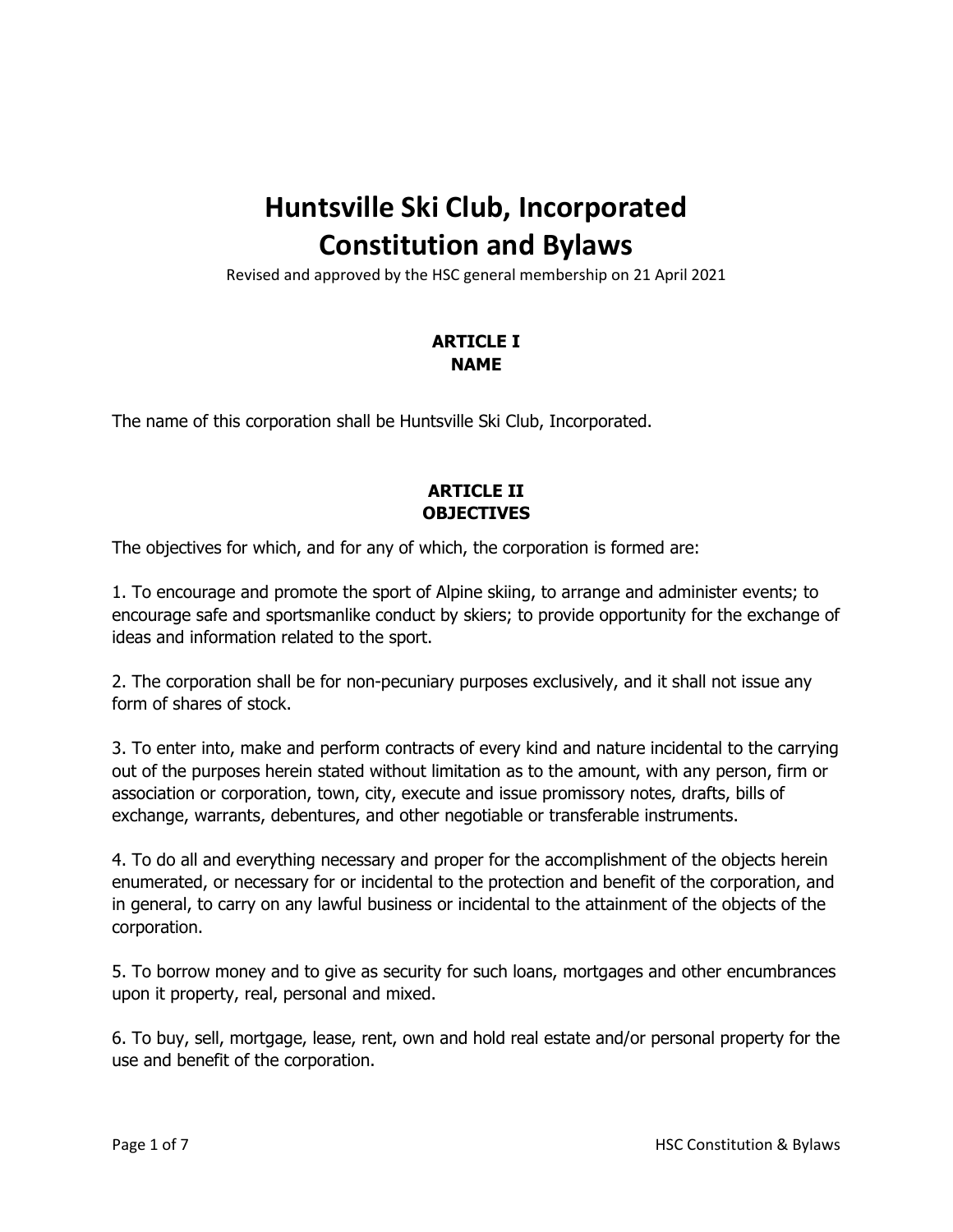## **ARTICLE III PRINCIPAL OFFICE**

The location of the corporation's principal place of business shall be Huntsville, Alabama.

## **ARTICLE IV RESTRICTIONS**

The corporation shall have no right to engage in and it will not encourage the business of selling, or keeping for sale, or otherwise disposing of any liquors, liquids or beverages that are prohibited by the laws of Alabama to be manufactured, sold or otherwise disposed of in this State, and shall not permit its members to keep or store any such prohibited liquors or beverages at or near the premises of the corporation for use by or consumption by its members or other, or for distribution or division among its members or guests, and that said corporation will not maintain any unlawful drinking place or any liquor nuisance contrary to the laws of Alabama, and that if it does so, it is understood that its charter and rights as a corporation will be forfeited.

This corporation shall not permit any game to be played for wager, or any gambling, or the presence of any gambling device on or about the premises, or at the club room of the corporation, and that if it does any of these things, it agrees that its charter and rights as a corporation will be forfeited. The limitations herein contained shall not be construed so as to prohibit authority to sell tickets for door prizes, the playing of cards, dominoes, chess, pool, billiards, or any other amusement where nothing is wagered on such game.

## **ARTICLE V MANAGEMENT AND CONTROL**

The management and control of said corporation are hereby vested in its Board of Directors who are authorized to do and perform all acts, incidental to the management of said corporation and who shall meet at least once a year in March of each year and as often thereafter as may be necessary, such special meetings to be called as herein provided. The members of said corporation do hereby authorize and empower the president to manage and be the chief executive officer of this corporation and further authorize the president to delegate such duties as he may deem necessary.

For the purpose of managing club financial matters, the fiscal year is defined as from April 1 of one calendar year to March 31 of the following calendar year.

# **ARTICLE VI DURATION**

This paragraph intentionally deleted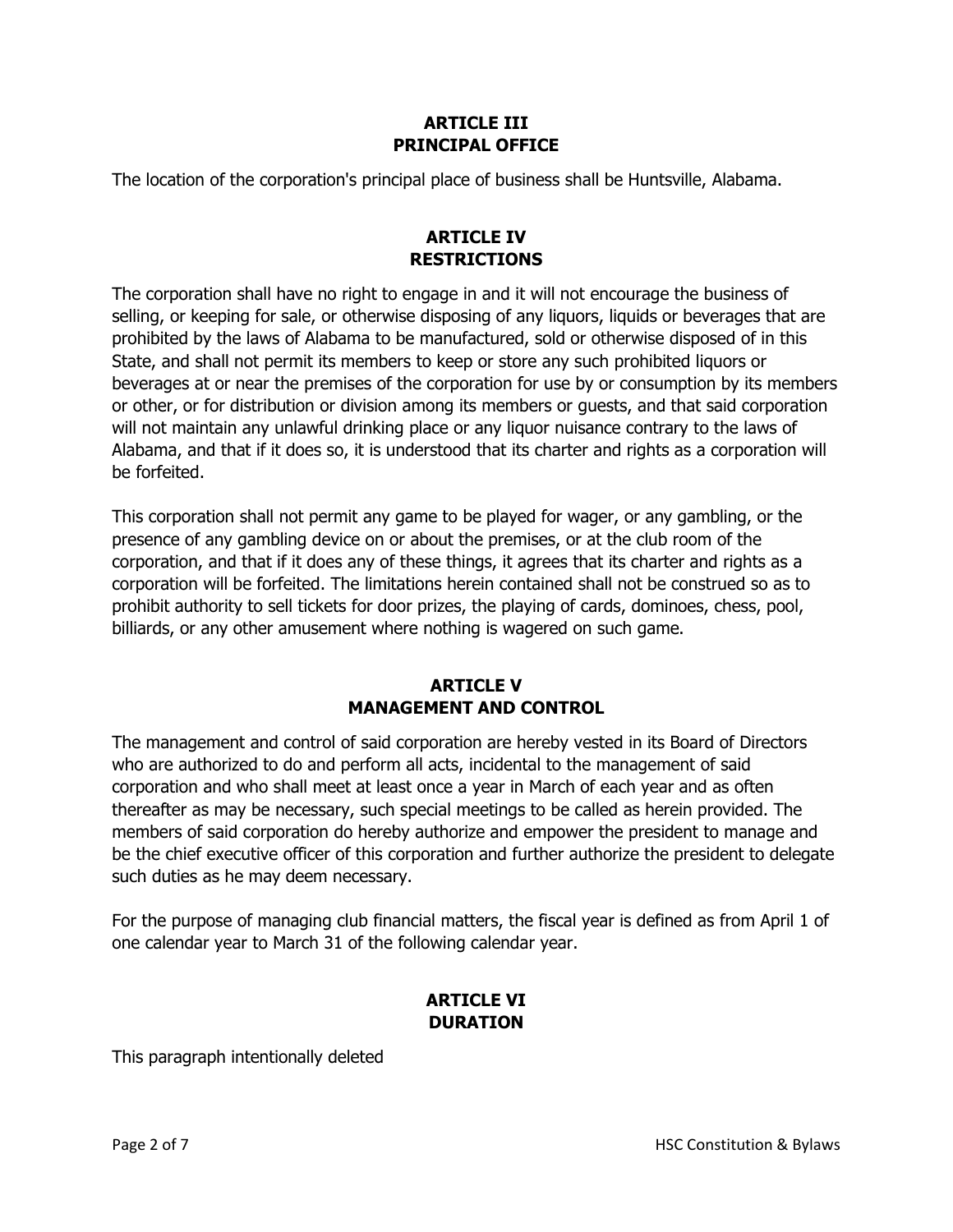## **ARTICLE VII POWERS**

This paragraph intentionally deleted

# **ARTICLE VIII OFFICERS and DIRECTORS**

The Board of Directors shall consist of four Officers and eight Directors. The officers shall consist of a President, Vice-president, Secretary and Treasurer. The eight Directors shall be for the following functions: Publicity, Membership, Special Events, Ski Trips, Social, Newsletter, Training, and Historian. These Directors shall be elected at large. The Historian shall be the immediate past President, unless circumstances dictate otherwise. The President shall preside over the Board of Directors. Each Officer and Director will have equal voting rights, but the President shall abstain from voting except to break a tie.

## **ARTICLE IX MEMBERSHIP AND DUES**

Club membership is open to skiers and to others interested in furthering the purpose of the club.

## **Classes of membership:**

1. Club Member: Any person who completes and submits the required application form for membership, who pays the required membership dues, and has not been suspended or expelled.

2. Family Member: Will include one or two adults and any of their dependent children who are 22 or younger who live in the same household, or who are full time students.

3. Honorary Member: A dues exempt membership that the Board of Directors grants to any person or family unit for the year in which it is granted. It will normally be granted because of outstanding benefits that the honorary member has bestowed on the Club.

4. Non-Resident Members: Any person or family unit living more than 50 miles from Huntsville is entitled to membership by paying one-half of the normal dues.

5. Lifetime Member: A dues free membership for life for members who have rendered exemplary service to the Club.

6. Youth Member: Any person 21 or under years of age can obtain Club membership by paying one-half of the normal dues.

## **Dues and fees:**

Annual dues for single members and for family members shall remain the same as the previous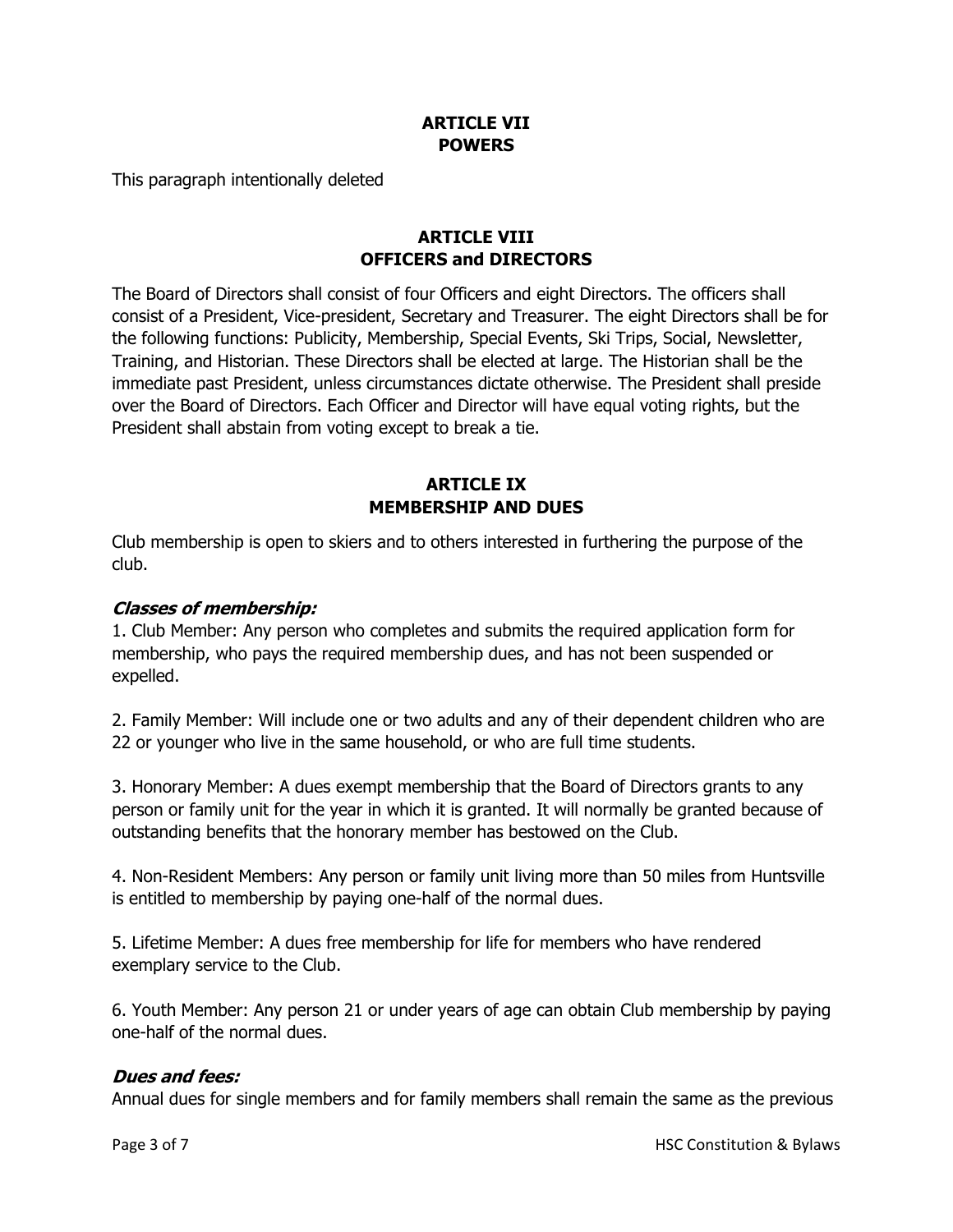year unless they are adjusted at the beginning of the membership year (September 1 through August 31 of the following year) by the Board of Directors as necessary to the conduct of club business. Notice of a change in dues shall be given to the membership at least one month prior to the beginning of the membership year. Annual dues paid by members after May 1 of any year shall apply through the succeeding full membership year.

## **Suspension and expulsion from membership:**

1. Membership shall automatically lapse for nonpayment of dues 90 days after commencement of the membership year for which they are payable. A member whose membership has "lapsed" will be discontinued form receiving HSC electronic mail and newsletters.

2. Any member may be suspended at any time without advance notice for infraction of any club rule or for any other cause by the entire Board of Directors if the directors shall deem such suspension to be in the best interests of the Club. The Board of Directors shall immediately notify a member so suspended, in writing, of the suspension and of their right to a hearing (ref. Section 60 of Robert's Rules of Order, (revised 1981) before the Board of Directors. A copy of the club's bylaws will be sent with the suspension letter. The suspended member shall thereafter be entitled to a reasonable opportunity to be heard, in person or through a representative, by the Board of Directors. The Board of Directors may thereafter continue for a definite term or terminate the suspension, or expel the member, and its decision shall be final.

### **ARTICLE X MEETINGS OF MEMBERS**

#### **Annual Official Meeting:**

The annual meeting of the club shall be held in March of each year for presenting reports of incumbent officers, committees, boards, for the election of new officers, and such other business as may lawfully come before the meeting.

#### **Special Meetings:**

Special meetings may be called at any time by the Board of Directors on its own motion, and must be called by the Board of Directors on petition of ten percent of the members of the club.

#### **Notice of Meetings:**

A notice of each annual and special meeting stating the place, hour, date, and purpose thereof shall be sent to every member no less than seven and not more than twenty-one days before such meeting.

#### **Quorum:**

All official meetings shall require a quorum of a minimum of ten percent of the club members, participating in person or via electronic means such as Zoom. Approval of official club decisions shall require a majority vote of that quorum, except for Amendments to the Constitution and Bylaws document, which shall require both a quorum as well as a minimum of 2/3rds of those voting.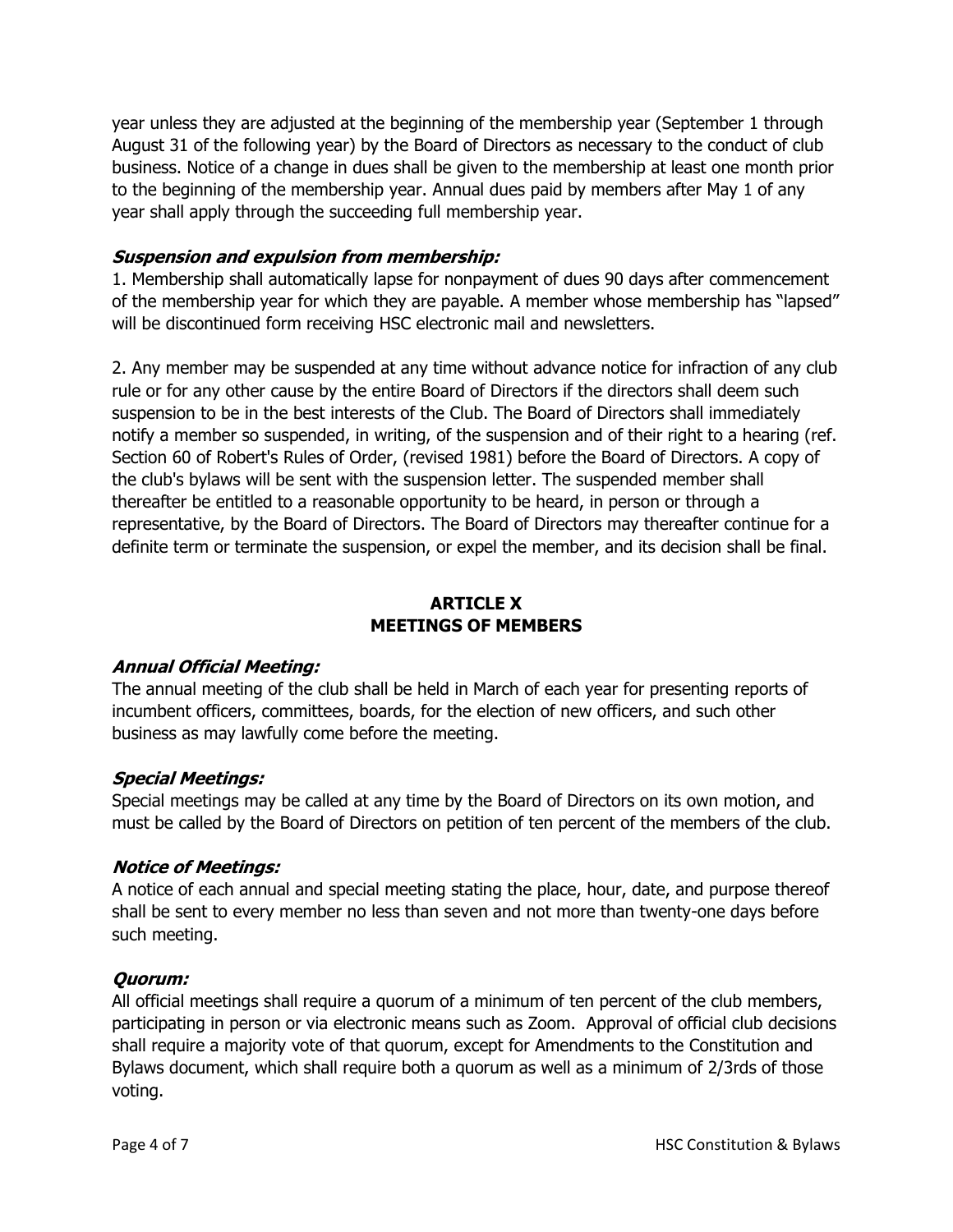## **Voting:**

Individual members, family members eighteen years of age or older as well as honorary members shall be eligible to vote. No proxies shall be allowed. Electronic voting or signed absentee ballots from a member-in-good-standing may be presented to the Secretary or the Chairperson of the Nominating Committee prior to voting. These ballots will be voted by the Secretary or the Chairperson of the Nomination Committee when appropriate.

### **Electronic Voting:**

In cases of national emergency, Acts of God, or urgent matters, electronic voting may be used by the Board of Directors for Annual Elections, Constitutional and Bylaws updates, and all other business matters.

## **ARTICLE XI ELECTION AND DUTIES OF OFFICERS AND DIRECTORS**

The president shall preside at all meetings of the members and the Board of Directors and shall perform the duties usually pertaining to the office of the president to the extent that such duties shall not have been delegated by the Board of Directors to another officer or person, committee, or board. In the case of the president's resignation or inability to act, the vicepresident shall succeed to the presidency and a successor for the vice-president shall be elected as provided in paragraph below. The president shall prepare an operating budget through the end of the fiscal year, and shall submit such budget, as approved by the Board of Directors, to the membership no later than 90 days after the start of the fiscal year.

The vice-president shall be responsible for programs, shall arrange for meeting facilities, shall keep an inventory of club equipment, and when or if the president is unavailable, shall carry out the functions of the president.

The secretary shall attend all meetings of the members and the Board of Directors, and shall record minutes thereof. Minutes of the meetings shall be furnished to directors, and to other members as requested. In the event the secretary is not present at a meeting another person shall be appointed to record minutes.

The treasurer is responsible for maintaining the financial records of the club in accordance with common accounting practice. After the election of a new board of directors, the new or ongoing treasurer will have the books audited by an independent accountant. The treasurer shall supervise the receipt, custody, control and expenditure of all assets and liabilities of the club, shall file tax forms, and shall give bond at club expense. The treasurer shall submit to the membership written financial reports showing the club's financial standing as of March 31 and September 30, and at any other time deemed necessary by the president.

**Eligibility for Office:** In order to be eligible for office, a member must be in good standing at the time of election.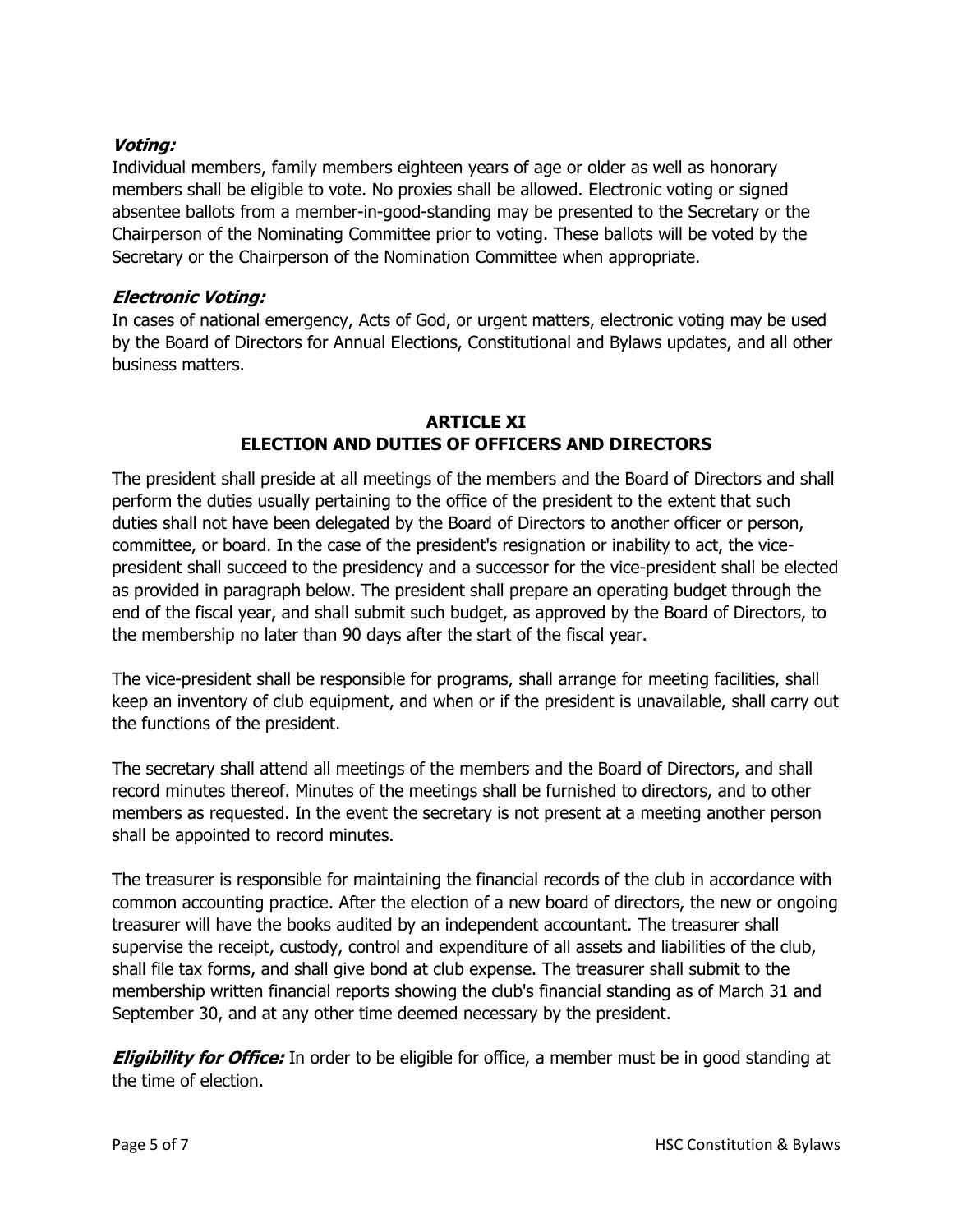## **Nominations and Elections:**

1. Elections shall take place at the annual meeting. A nominating committee of three to five members shall be appointed by the Board of Directors at least sixty (60) days prior to the annual meeting. It shall be the duty of this committee to seek out interested candidates for each office. Upon appointment by the Board of Directors, this committee shall become autonomous and its report not subject to review or approval by the sitting board. The nominating committee shall report directly to the membership at the meeting preceding the annual meeting. Nominations from the floor may also be made at the meeting preceding the annual meeting. Notice of those nominated for office shall be sent to all members. In addition, nominations may be made from the floor during the annual meeting providing the nominee is present.

2. Officers and Directors shall be elected by majority vote.

3. Officers and directors shall serve from April 1 of the year of their election through March 31 of the following year.

In the event that the vice-president, secretary, treasurer, or a director is unable to serve in the case of death, resignation or inability to act, a successor shall be elected by the remaining officers and directors. The elections shall be made subject to the approval of the club membership at the next general membership meeting.

# **ARTICLE XII PERSONAL LIABILITY**

All persons or corporations extending credit to, contracting with, or having any claim against the club or the Board of Directors shall look only to the funds and property of the club for the payment of any debt, damages, judgement, or decree, or any other money that may otherwise become due and payable to them from the club or the Board of Directors, so that neither members of the club, nor the Board of Directors, present or future, shall be personally liable therefore.

### **ARTICLE XIII EMBLEM**

This paragraph intentionally left blank

### **ARTICLE XIV AMENDMENTS**

Ammenment of the Constitutin and Bylaws document shall require a quorum as well as 2/3rds of those voting, provided the proposed amendment has been advertised in the club newsletter and has been read at two club meetings. The proposed amendment, the author(s), and the meeting date on which it will be presented and voted on will be included in the newsletter